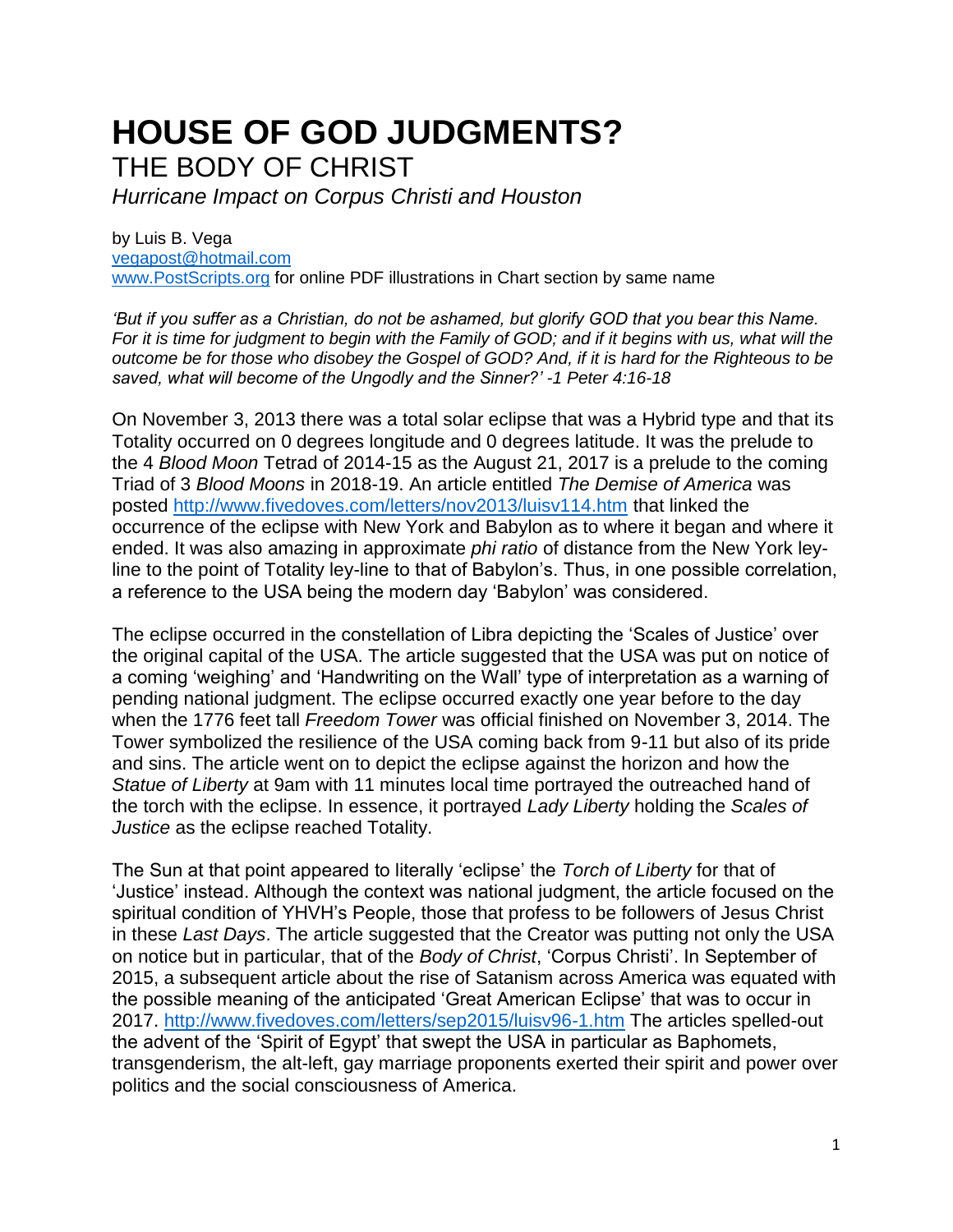The article focused on Nashville as that was the largest city by population on the path of Totality. Oddly, this city also housed the replica to the *Temple of Artemis* that was in Ephesus where the 'Queen of Heaven' was venerated; that is Isis, the 'Spirit of Egypt' which is of the AntiChrist. Fast-forward to the total solar eclipse of August 21, 2017. As it was acknowledged by many researchers, the anomalies of 'coincidence' regarding the *Great American Eclipse* were phenomenal. Interestingly is also that the day count from the November 3, 2013 eclipse to the August 21, 2017 eclipse was 1387 days or 3 years, 9 months and 18 days which is 3 and (3+3+3) and (6+6+6) days or approximately 33,000 hours. Also, many did also correlate the number 33 in many facets of the eclipse in particular. For example, from Nashville, the path of Totality took a slope of a 33 degree heading towards South Carolina.

As most have come to know, the point of the eclipse's landfall occurred on the 33rd state of the Union, that of Oregon. The major center population was Salem and most attributed it to being a shorthand for 'Jeru-salem' meaning peace; it is not the case. Furthermore, one particular person discovered that there were actually 7 Salem's that were in the 70-mile path of Totality across the expanse through the 'heart of the nation'. However upon further examination, although it would seem that the connotation was that of 'peace' and perhaps a coming peace over the land, this study suggests that it was and is the total opposite case. The word for 'peace' written in Hebrew is not the word for *Salem*. According to Matthew Wright, an expert in Bible Codes, it is not the same word, but that on the contrary, the word for 'Salem' means 'scales' as in 'Scales of Justice'.

This correlation would corroborate the prior studies of the *Demise of America* article inferring judgment instead as those that *Lady Justice* has, etc. The word for Jerusalem has a *shin*. The Hebrew word, *say-lum* has a *somach* and thus, does not mean 'peace' necessarily. The implication are serious and ominous if what is suggested is to come to pass. Cosmologically, thus 7 times the word 'Scales' occurred across the entire land of America. It could very well, not signal a coming peace but that of a sentencing and decision for America that it is to be judged, completely. America, it seems as a national people did not repent and perhaps, neither did the 'Corpus Christi' or Body of Christ in general. This study strongly suggested that America was being put on notice and on the 'Scales' back with the total solar eclipse of 2013 gave that much time for America to repent.

Sadly, if this divine delineation is valid, then perhaps the Creator has concluded the time of possible repentance to have been finished and has sentenced America. Perhaps now, America has become like Babylon with the 'Handwriting on the Wall' that it was found wanting and was to be divided amongst its enemies. That is what the eclipse did astronomically that day of the Great American Eclipse. The number 7 that were the times that the solar eclipse passed over a 'Salem' occurred across the land denoted a completeness. Perhaps this line of darkness denoted a total judgment on America that is coming and perhaps has begun. In the context of the several articles presented and referenced, the studies always attempt to ascertain the spiritual condition of YHVH's People as already mentioned.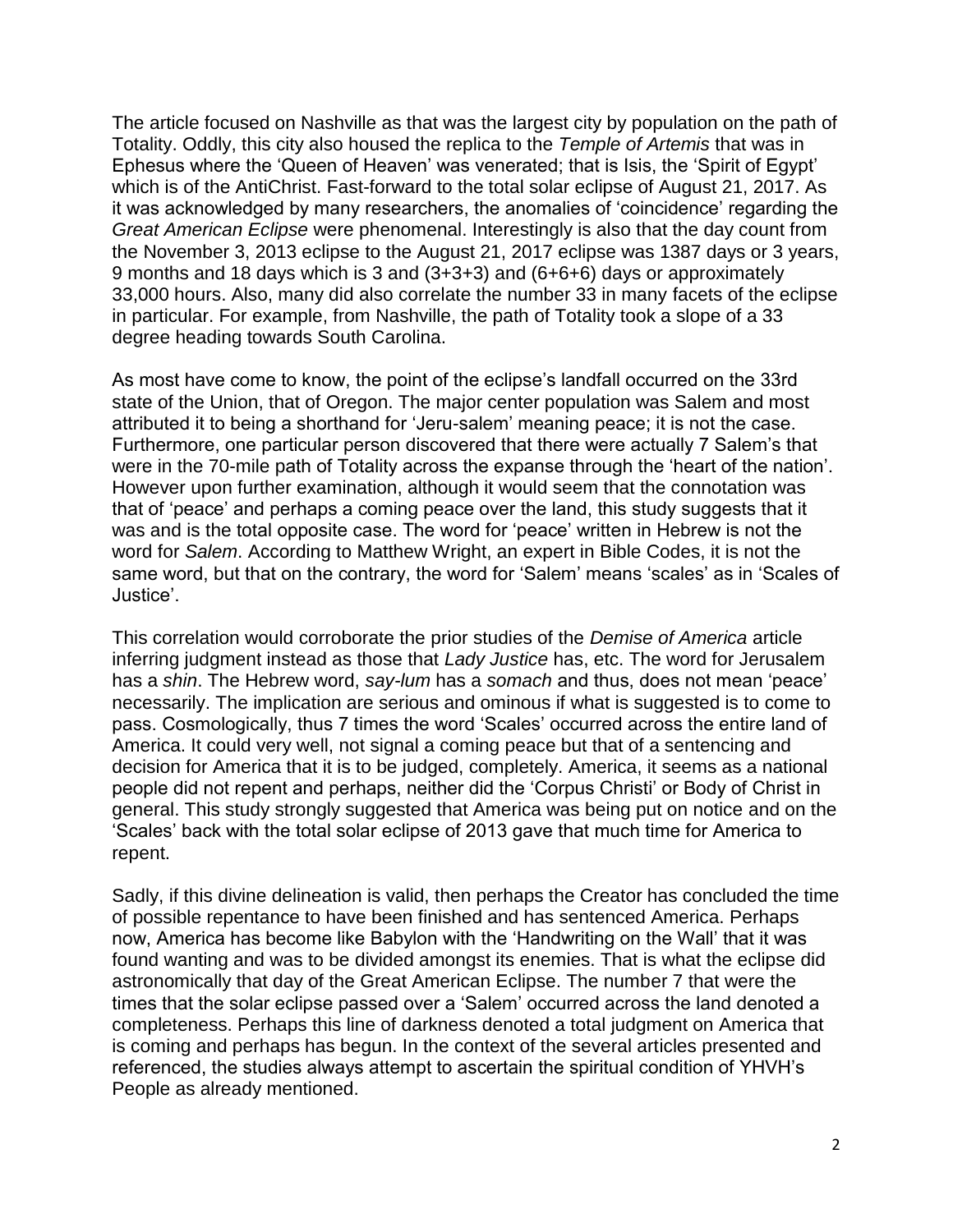The Bible speaks that 'judgment' starts first in the 'House of the LORD', then the world. Was it any coincidence that exactly 6 days after the *Great American Eclipse*, on August 25, Hurricane Harvey made landfall? This day-count of time amounted to 144 hours. It occurred on the evening that Friday or the start of the Sabbath. Was it a coincidence that the point of entry that was hit by the hurricane was called *Corpus Christi* or the *Body of Christ*? According to reports, the largest metropolitan area, that of Houston got 33% flooded. Furthermore the 27th was when the full furry of the aftermath occurred with the flooding. Although coastal Texas is no stranger to hurricanes and flooding, a record breaking rainfall of 50 inches occurred; the most in the continental USA to date. It so happened that the 27th of August was the 239th day of the year, 9-23 anyone?

In the political and social fallout, one scapegoat and object of angst and anger was centered on Joel Osteen and his ministry for apparently 'not allowing people to use his mega-church for shelter', etc. On one hand, the roads were inaccessible for people to get there even if they wanted to. Nonetheless, has the time begun that Jesus is drawing His attention to such ministries to either expose or deal with its issues to get the 'Corpus Christi' or *Body of Christ* ready before He unleashes His full furry on the nation for it sins as well? Is the LORD not only allowing the division of the nation to occur but that of the House of the LORD where judgment first starts? Is there a clear separation being made of what is holy and what is profane in the House of GOD? Yes. It appears that on a national level this is now occurring. Case in point is the *Nashville Statement* of how Evangelicals are standing on Biblical principles and against perversion, yet it seems half the supposed 'Body of Christ' that call themselves 'Christians' are opposed to it.

Is Nashville, thus a Last Day's type of 'Ephesus', the Church of the LORD's 1st love? Can the entire Body of Christ be likened thus to that of Ephesus and be called this type of congregation? On a national level, perhaps it can be a prophetic typology in that Jesus is 'judging' and calling the *Body of Christ* in America to return to her 1st Love? The subsequent articles entitled, *The Church of Christ's 1st Love* article #265 in Articles link,<http://www.postscripts.org/articles-1.html> is a study about the city of ancient Ephesus. It examines the ancient ley-lines and possible prophetic parallel significance that could be applicable even to today's 'Corpus Christi' and Nashville connection. The study will also interject the astro-archeological layout of such a city. The city layout appears to have a template layout used by the Ancients that speaks of a hidden and sacred knowledge that the *Fallen Angles* had passed on to certain humans.

The study will touch upon the evangelistic impact of the Apostle Paul, the riot and the *Temple of Artemis* that was there as it is in Nashville in these *Last Days* and how it subsequently lost its '1<sup>st</sup> Love' as Jesus evaluated it in the book of Revelation. It was the Gospel and men like Paul that stood for YHVH's precepts in his day. Likewise, it did cause a division, a separation for opposing perversion as it is now occurring in America for Christianity, in Nashville where the replica of the *Temple of Artemis* stands. Now as then, it was the 'Spirit of Jezebel' that causes Jesus' followers to engage and embrace such perversion that is so prevalent now. The question remains for the *Body of Christ*, whom does it love? What type of sex does it condone?